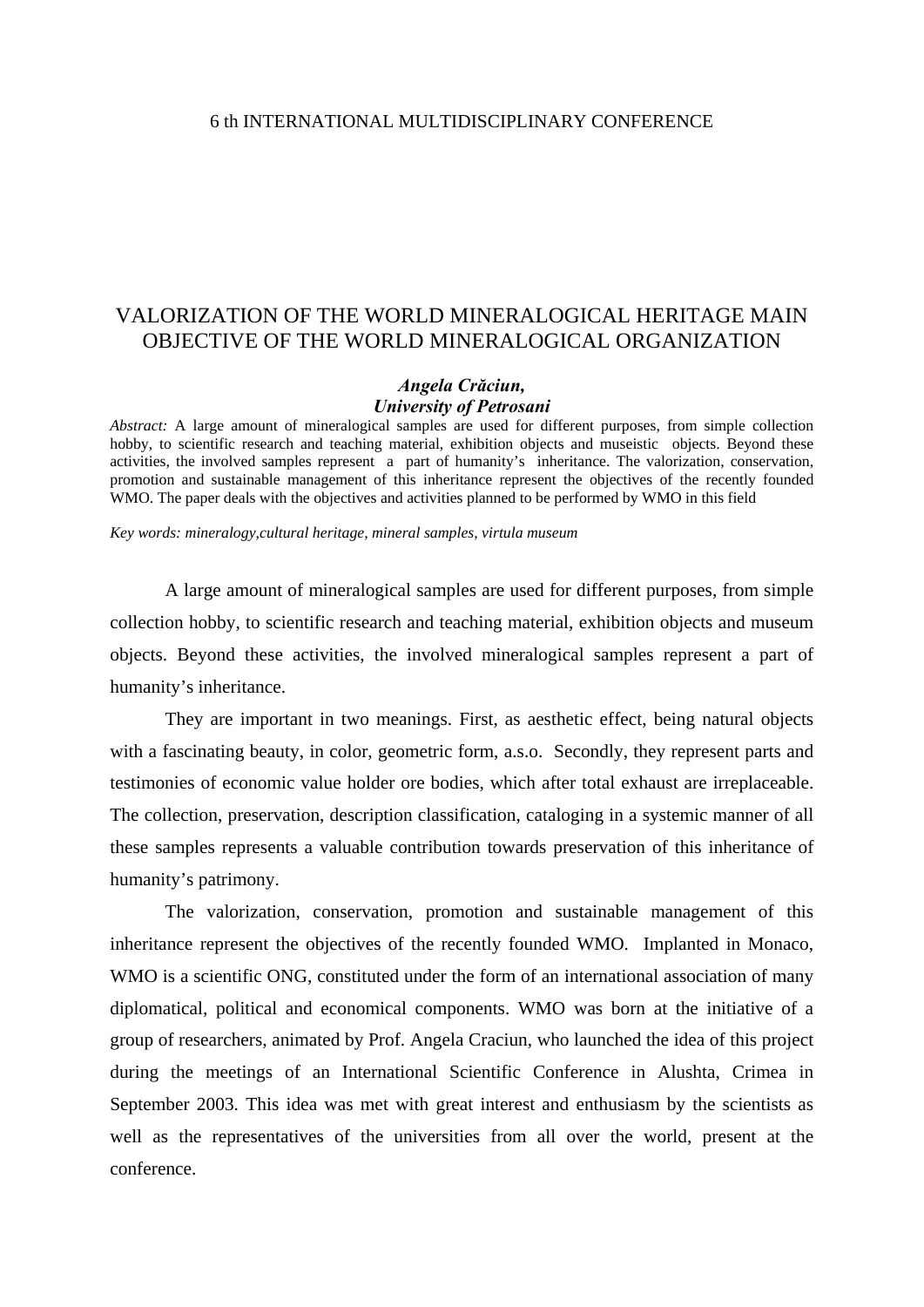WMO reunites under its banner institutions and well-known scientific personalities: professors, researchers, curators, collectors, specialized organizations, editors of publications in the domain of Mineralogy. WMO has already as members more then 60 universities and hundreds of individual members. We have to underline the fact that as founding members there are prestigious institutions such as, **The American University of Washington D.C., Columbia University of New York, University of Freiberg, University of Moscow, University of Bucharest, University of Petrosani, Geological Institute of Romania, The Mineralogical Society of Romania, The Gold Museum of Brad, The Mineralogical Museum of Baia Mare,** as well as individual members, well-known personalities recognized for their contribution for the development of Mineralogy such as, Jan Kutina, author of more than 20 geological maps in as many countries, on 6 continents, the heart of the **World Institution of Metalogenetics**; Ilia Deleff, founder of three museums, donor of great collections of minerals, and so many others.

Always preoccupied with life and environment quality and with its influences on human health, WMO:

- $\triangleright$  sustains and encourages the scientific research, the interpretation of the results obtained and their dissemination for the great public,
- $\triangleright$  sustains and favorize significant projects of mineralogical studies as well as their application, with the specialized scientific institutions as well as with the financial organizations and international governments involved in the environmental protection,
- $\triangleright$  generates and initiates cooperation activities, exchange of opinion and ideas among the specialists, promotion of the national scientifical and cultural values, taking into consideration that the minerals are submitted to a special regime of protection, identical to that of preserving works of art from the national patrimony,

Regarding the ressources of WMO, they are constituted by: annual fees of individual members and institutions, subsidies and donations, financing from the governments or international organizations, incomes from exhibitions, tombolas, concerts, balls, shows, organized by WMO. We have to mention the fact that the WMO scientific, cultural and educational project, made it possible to obtain from UNESCO the statute of associate partner, statute that gives it the public recongnition and important financial support.

As a main intention, in order to fulfill its objectives concerning the valorization of mineralogical heritage as a part of humanity's patrimony, WMO plan to realize a virtual mineralogical museum, as a MetaDatabase in order to serve scientific, academic, general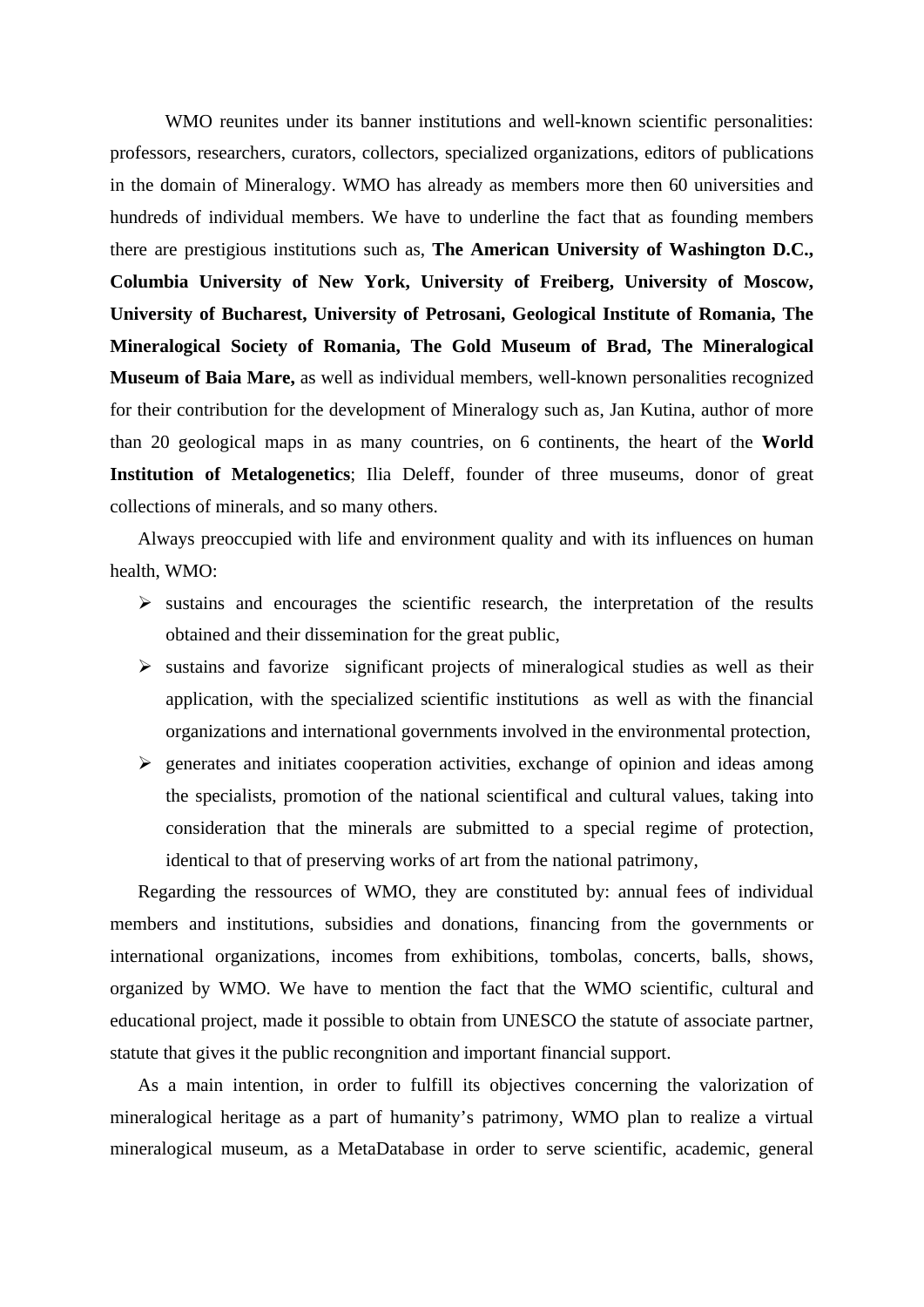public interests, creating the awareness to the necessity to disseminate knowledge and to preserve this natural inheritance of the humanity.

It exist a large number of virtual mineralogical museums, representing parts of material museums around universities, public natural history museums, private collections, a.s.o.

The existing museums have as objectives and as a consequence target people pure entertainment, scientific education, training, research, hobby, business, a.s.o.

The quasi majority of them are freely accessible, except the purely scientific and the commercial ones.

As content, their metadatabases are from picture + short description until more sophisticated data, such as chemical formula, identification elements, orebody description, etc.

They use for search keys alphabetical name catalog, structural classification, geographic presence, a.s.o

For the purposes of the museum envisaged by WMO he following steps are to be taken:

 -inventory of all known virtual and material collections and museums, in order to setup a comprehensive metadatabase;

-creating a portal with links to all existing mineralogical virtual collections;

 -digitizing and preparing digital records of collections and samples which are not yet presented in the framework of a digital (virtual museum);

 -creating possibility of contributors to enrich this virtual museum by uploading digital material about samples.

The purpose of the planned virtual museum is to offer an information resource for scientists, collectioners, students, academics, and general public, by a synergy of all good intentions in valorization and promoting the mineralogical samples ad information as a common asset of the humanity in order to concur to its preservation.

Organizing scientific events is also a way of WMO to bring together specialists and collectioners all around the world and to contribute to a best knowledge of mineralogical treasures of the world. A virtual discussion forum in the internet will be also set-up in order to collect valuable and reliable information about small less known collections in order to meke them available for public and researchers.

Mineralogy and its derived disciplines, Crystallography, Gemology, Geochemistry, Medical Geology, Economical Geology, etc, surpassed the limited academical boundaries.